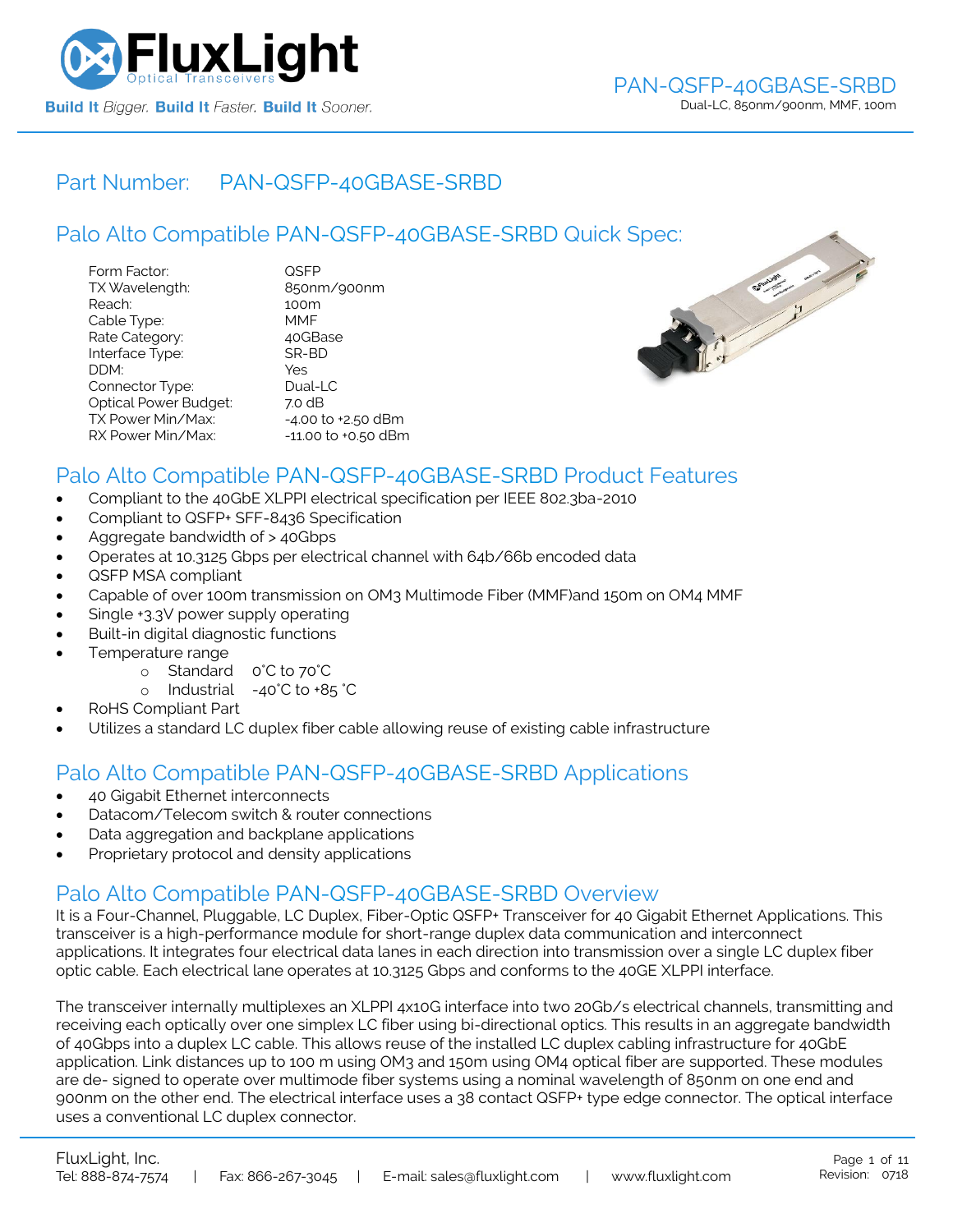



Transceiver Block Diagram

# Absolute Maximum Ratings

| <b>Parameter</b>           | <b>Symbol</b>  | <b>Min</b> | <b>Max</b> | <b>Unit</b> |
|----------------------------|----------------|------------|------------|-------------|
| <b>Storage Temperature</b> | Ts             | $-40$      | +85        | $\hat{ }$   |
| <b>Supply Voltage</b>      | $V_{c c T. R}$ | $-0.5$     | 4          |             |
| Relative Humidity          | RΗ             |            | 85         | $\%$        |

## Recommended Operating Conditions

| <b>Parameter</b>               | <b>Symbol</b> | <b>Min</b> | Typ | <b>Max</b> | <b>Unit</b> |
|--------------------------------|---------------|------------|-----|------------|-------------|
| Operating Case Temp (Standard) | Тc            | O          |     | $+70$      | °С          |
| Operating Case Temp (Standard) | Тc            | $-40$      |     | +85        | °С          |
| Power Supply voltage           | $V_{ccT.R}$   | 3.135      | 3.3 | 3.47       |             |
| <b>Supply Current</b>          | lcc           |            |     | 1000       | mA          |
| Power dissipation              | PD            |            |     | 3.5        | W           |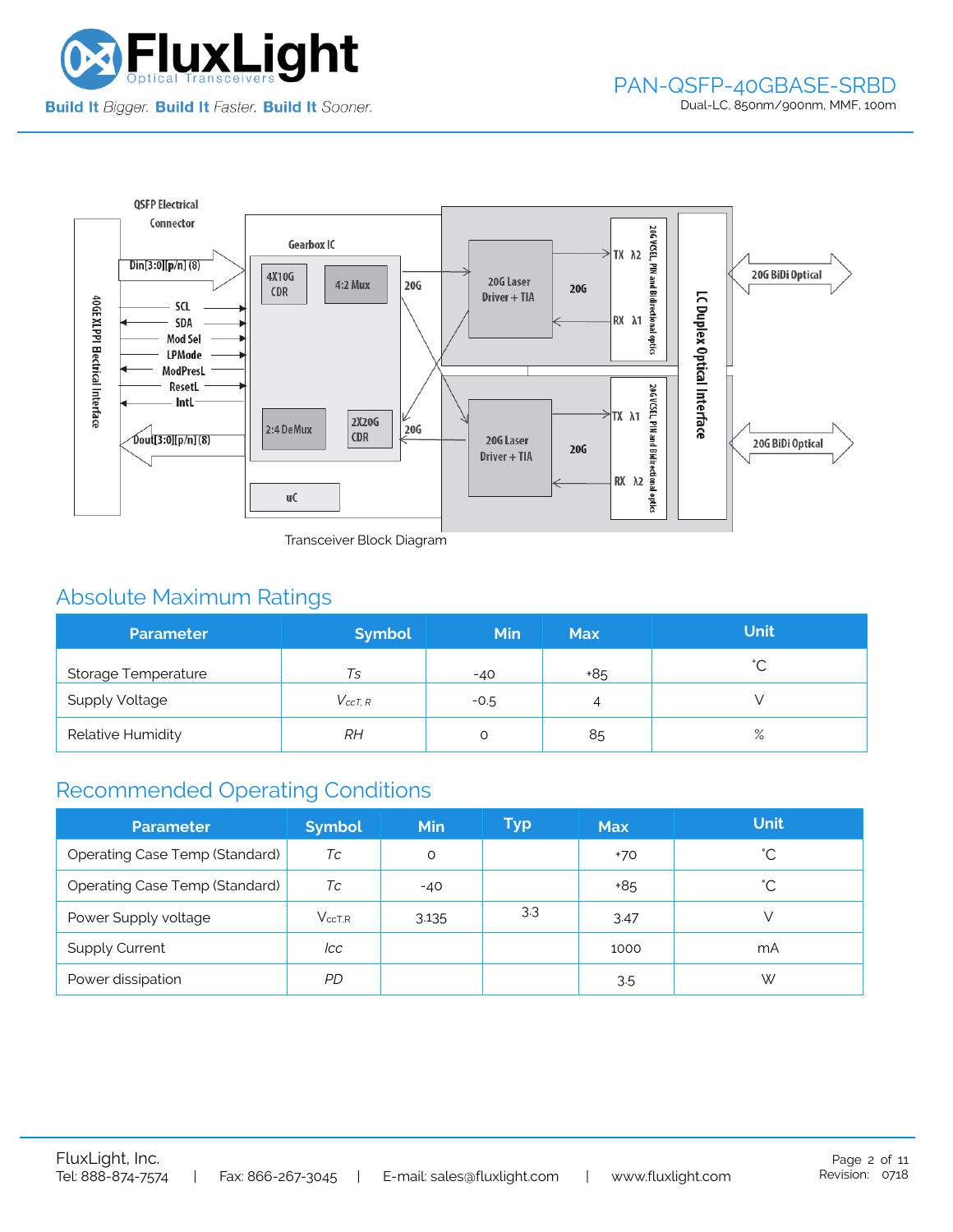

### Electrical Characteristics **(TOP = 0 to 70 °C, VCC = 3.13 to 3.47 Volts**

|                                       | $10P = 0$ to $70$ c, $0C = 3.13$ to $3.47$ votts |                          |            |                |             |              |  |  |
|---------------------------------------|--------------------------------------------------|--------------------------|------------|----------------|-------------|--------------|--|--|
| <b>Parameter</b>                      | <b>Symbol</b>                                    | Min                      | <b>Typ</b> | <b>Max</b>     | <b>Unit</b> | <b>Note</b>  |  |  |
| Data Rate per Channel                 |                                                  |                          | 10.3125    | 11.2           | Gbps        |              |  |  |
| Power Consumption                     |                                                  | $\overline{\phantom{a}}$ | 2.5        | 3.5            | W           |              |  |  |
| <b>Supply Current</b>                 | <b>Icc</b>                                       |                          | 0.75       | 1.0            | A           |              |  |  |
| Control I/O Voltage-High              | VIH                                              | 2.0                      |            | <b>Vcc</b>     | $\vee$      |              |  |  |
| Control I/O Voltage-Low               | VIL                                              | $\circ$                  |            | 0.7            | $\vee$      |              |  |  |
| Inter-Channel Skew                    | <b>TSK</b>                                       |                          |            | 150            | Ps          |              |  |  |
| <b>RESETL Duration</b>                |                                                  |                          | 10         |                | Us          |              |  |  |
| RESETL De-assert time                 |                                                  |                          |            | 100            | ms          |              |  |  |
| Power On Time                         |                                                  |                          |            | 100            | ms          |              |  |  |
| <b>Transmitter</b>                    |                                                  |                          |            |                |             |              |  |  |
| Single Ended Output Voltage Tolerance |                                                  | 0.3                      |            | $\overline{4}$ | $\vee$      | $\mathbf{1}$ |  |  |
| Common mode Voltage Tolerance         |                                                  | 15                       |            |                | mV          |              |  |  |
| Transmit Input Diff Voltage           | VI                                               | 120                      |            | 1200           | mV          |              |  |  |
| Transmit Input Diff Impedance         | ZIN                                              | 80                       | 100        | 120            |             |              |  |  |
| Data Dependent Input Jitter           | <b>DDJ</b>                                       |                          |            | 0.1            | U           |              |  |  |
| Data Input Total Jitter               | <b>TJ</b>                                        |                          |            | 0.28           | U           |              |  |  |
| <b>Receiver</b>                       |                                                  |                          |            |                |             |              |  |  |
| Single Ended Output Voltage Tolerance |                                                  | 0.3                      |            | $\overline{4}$ | $\vee$      |              |  |  |
| Rx Output Diff Voltage                | Vo                                               |                          | 600        | 800            | mV          |              |  |  |
| Rx Output Rise and Fall Voltage       | Tr/Tf                                            |                          |            | 35             | ps          | $\mathbf{1}$ |  |  |
| <b>Total Jitter</b>                   | TJ                                               |                          |            | 0.7            | U           |              |  |  |
| Deterministic Jitter                  | <b>DJ</b>                                        |                          |            | 0.42           | U           |              |  |  |
|                                       |                                                  |                          |            |                |             |              |  |  |

Note:

1.  $20~80%$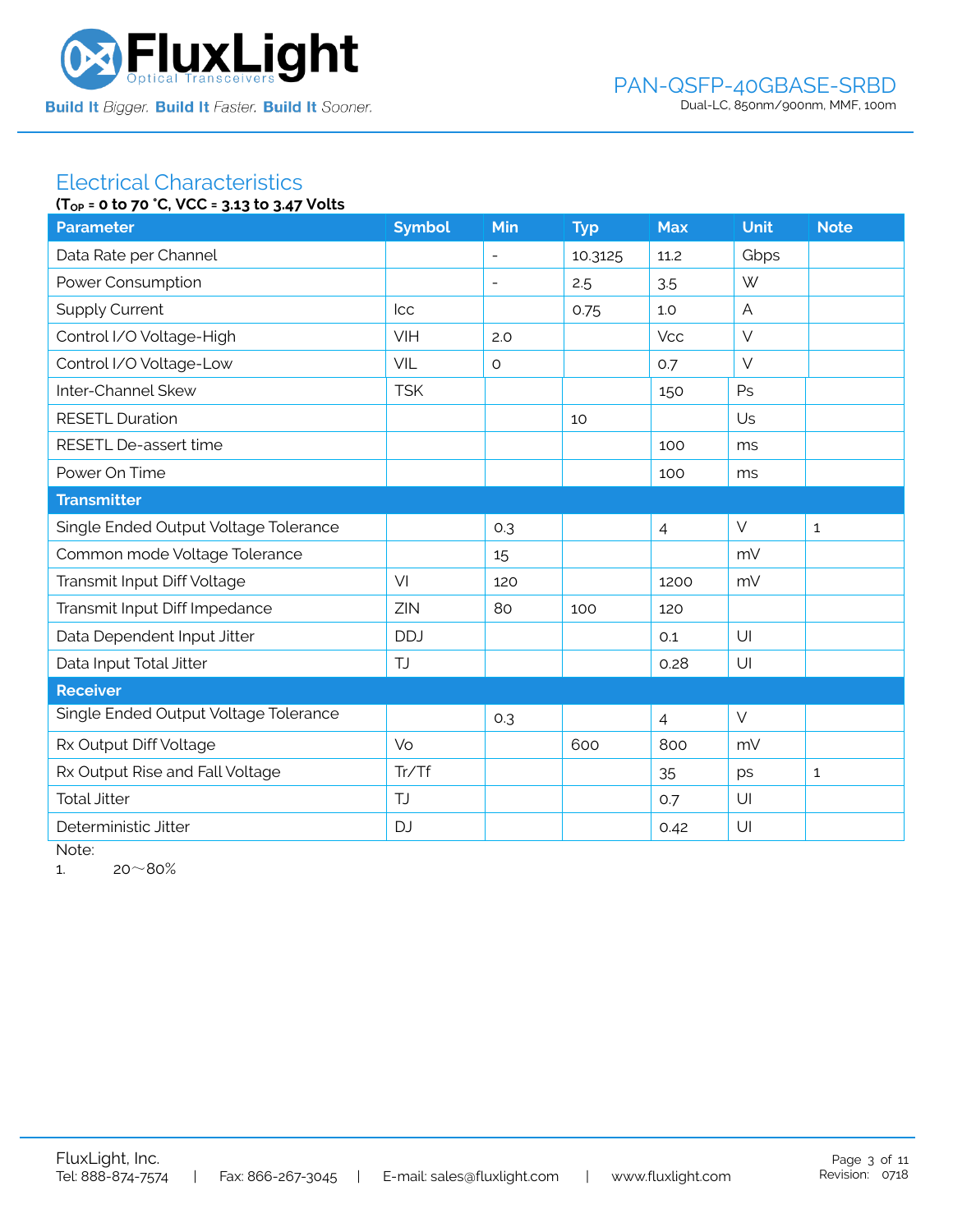

## Optical Parameters

## **(TOP = 0 to 70** °**C, VCC = 3.0 to 3.6 Volts)**

| <b>Parameter</b>                  | <b>Symbol</b>    | <b>Min</b> | <b>Typ</b> | <b>Max</b> | <b>Unit</b> | Ref.         |
|-----------------------------------|------------------|------------|------------|------------|-------------|--------------|
| <b>Transmitter</b>                |                  |            |            |            |             |              |
| Optical Wavelength CH1            | λ                | 832        | 850        | 868        | nm          |              |
| Optical Wavelength CH2            | λ                | 882        | 900        | 918        | nm          |              |
| RMS Spectral Width                | Pm               |            | 0.5        | 0.65       | nm          |              |
| Average Optical Power per Channel | Pavg             | $-4$       | $-2.5$     | $+5.0$     | dBm         |              |
| Laser Off Power Per Channel       | Poff             |            |            | $-30$      | dBm         |              |
| <b>Optical Extinction Ratio</b>   | ER               | 3.5        |            |            | dB          |              |
| Relative Intensity Noise          | Rin              |            |            | $-128$     | dB/HZ       | $\mathbf{1}$ |
| Optical Return Loss Tolerance     |                  |            |            | 12         | dB          |              |
| <b>Receiver</b>                   |                  |            |            |            |             |              |
| Optical Center Wavelength CH1     | λ                | 882        | 900        | 918        | nm          |              |
| Optical Center Wavelength CH2     | λ                | 832        | 850        | 868        | nm          |              |
| Receiver Sensitivity per Channel  | $\mathsf{R}$     |            | $-11$      |            | dBm         |              |
| Maximum Input Power               | $P_{MAX}$        | $+0.5$     |            |            | dBm         |              |
| Receiver Reflectance              | Rrx              |            |            | $-12$      | dB          |              |
| LOS De-Assert                     | LOS <sub>D</sub> |            |            | $-14$      | dBm         |              |
| <b>LOS Assert</b>                 | LOS <sub>A</sub> | $-30$      |            |            | dBm         |              |
| LOS Hysteresis                    | LOS <sub>H</sub> | 0.5        |            |            | dB          |              |

Note

1. 12dB Reflection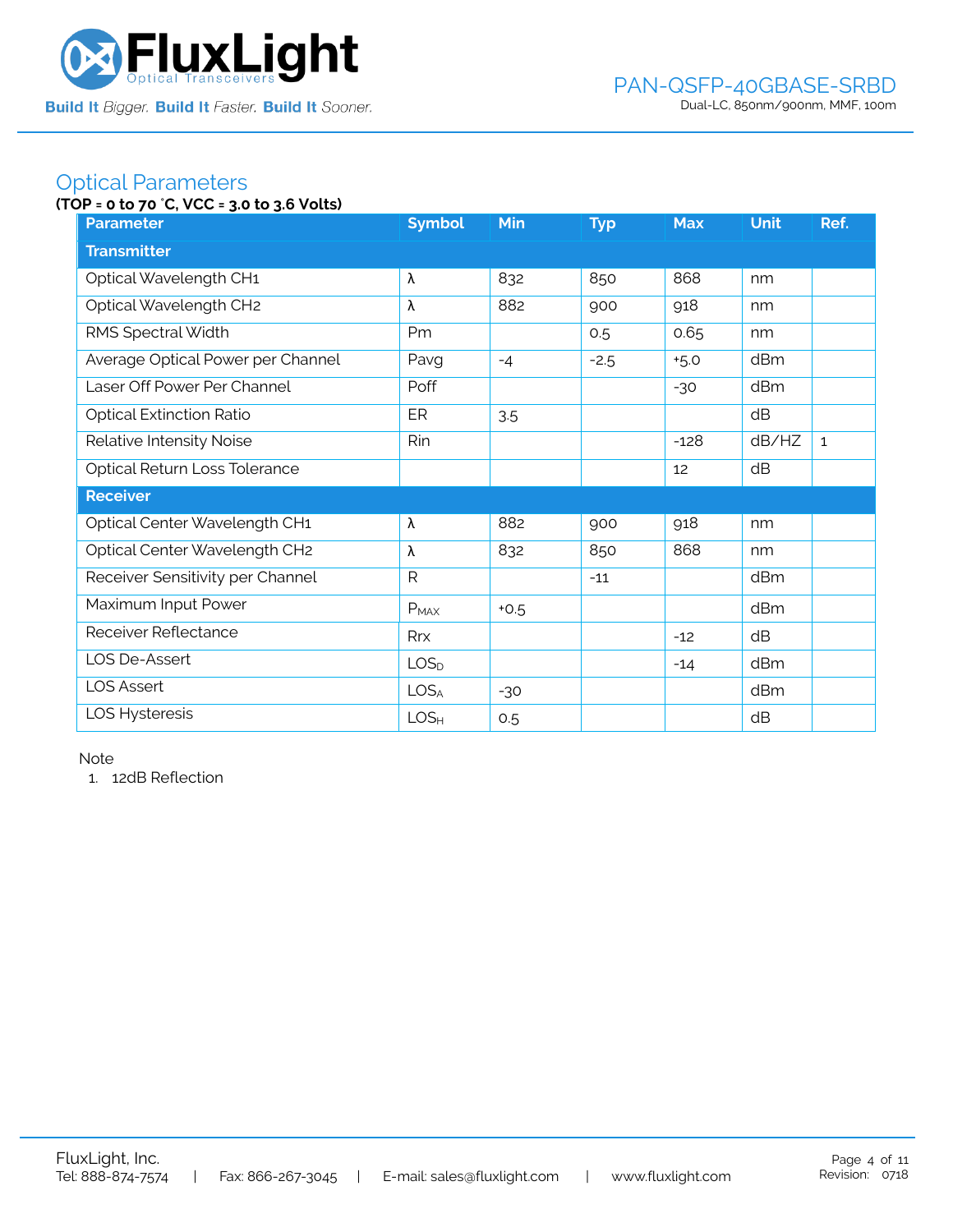

## Digitial Diagnostics Function

Digital diagnostics monitoring function is available on all QSFP+ SRBD. A 2-wire serial interface provides user to contact with module. The structure of the memory is shown in flowing. The memory space is arranged into a lower, single page, address space of 128 bytes and multiple upper address space pages. This structure permits timely access to addresses in the lower page, such as Interrupt Flags and Monitors. Less time critical time entries, such as serial ID information and threshold settings, are available with the Page Select function. The interface address used is A0xh and is mainly used for time critical data like interrupt handling in order to enable a one-time-read for all data related to an interrupt situation. After an interrupt, IntL, has been asserted, the host can read out the flag field to determine the affected channel and type of flag.

| <b>Byte Address</b> | <b>Description</b>                 | <b>Type</b> |
|---------------------|------------------------------------|-------------|
| $\Omega$            | Identifier (1 Byte)                | Read Only   |
| $1 - 2$             | Status (2 Bytes)                   | Read Only   |
| $3 - 21$            | Interrupt Flags (31 bytes)         | Read Only   |
| $22 - 23$           | Module Monitors (12 Bytes)         | Read Only   |
| $34 - 81$           | Channel Monitors (48 bytes)        | Read Only   |
| 82-85               | Reserved (4 Bytes)                 | Read Only   |
| 86-97               | Control (12 Bytes)                 | Read/Write  |
| 98-99               | Reserved (2 Bytes)                 | Read/Write  |
| 100-106             | Module and Channel Masks (7 bytes) | Read/Write  |
| 107-118             | Reserved (12 Bytes)                | Read/Write  |
| 119-122             | Reserved (4 bytes)                 | Read/Write  |
| 123-126             | Reserved (4 bytes)                 | Read/Write  |
| 127                 | Page Select Byte                   | Read/Write  |
| 128-175             | Module Thresholds (48 bytes)       | Read Only   |
| 176-223             | Reserved (48 Bytes)                | Read Only   |
| 224-225             | Reserved (2 bytes)                 | Read Only   |
| 226-239             | Reserved (14 bytes)                | Read/Write  |
| 240-241             | Channel controls (2 Bytes)         | Read/Write  |
| 242-253             | Reserved (12 Bytes)                | Read/Write  |
| 254-256             | Reserved (2 bytes)                 | Read/Write  |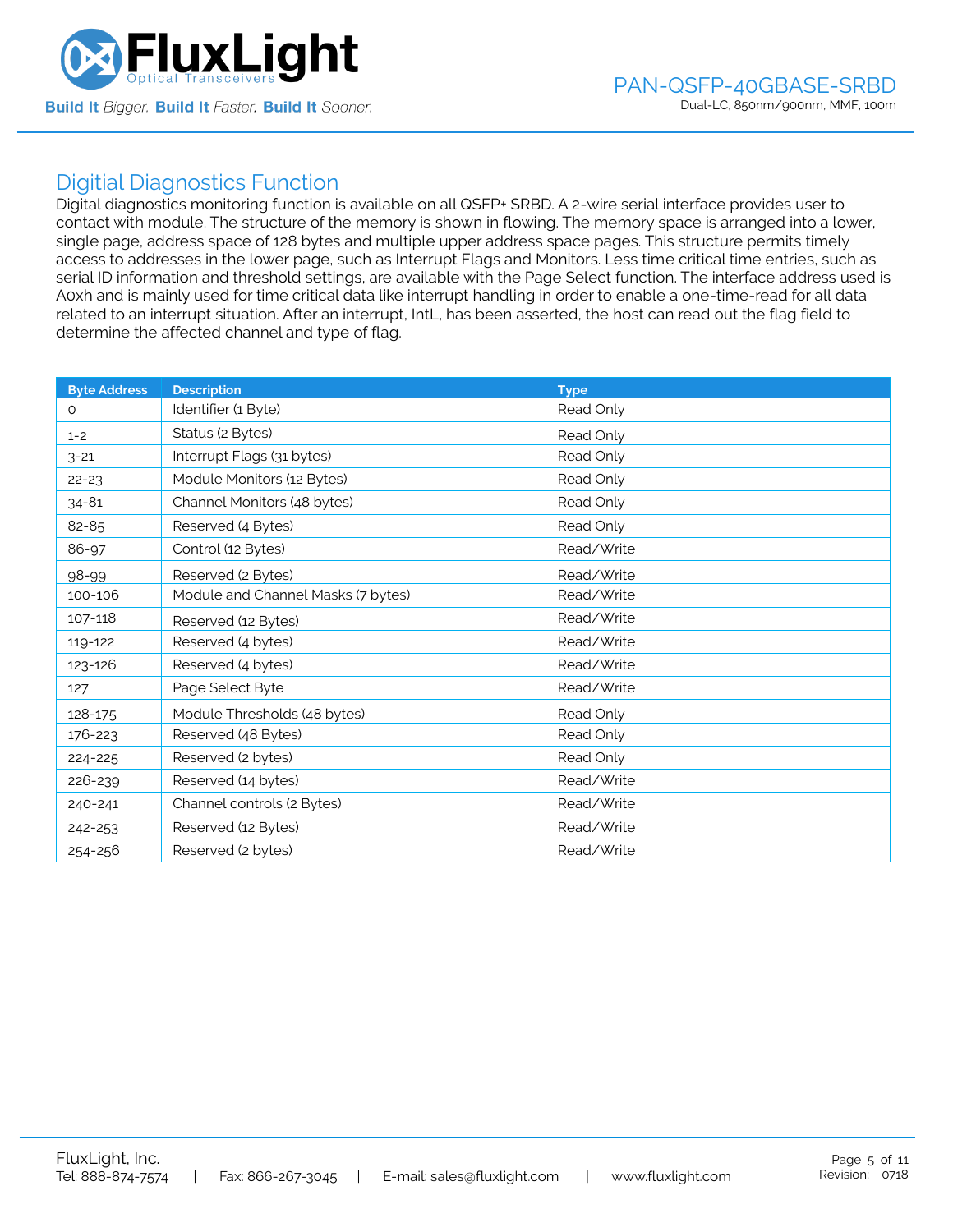



2-wire serial address, 1010000x (A0h)"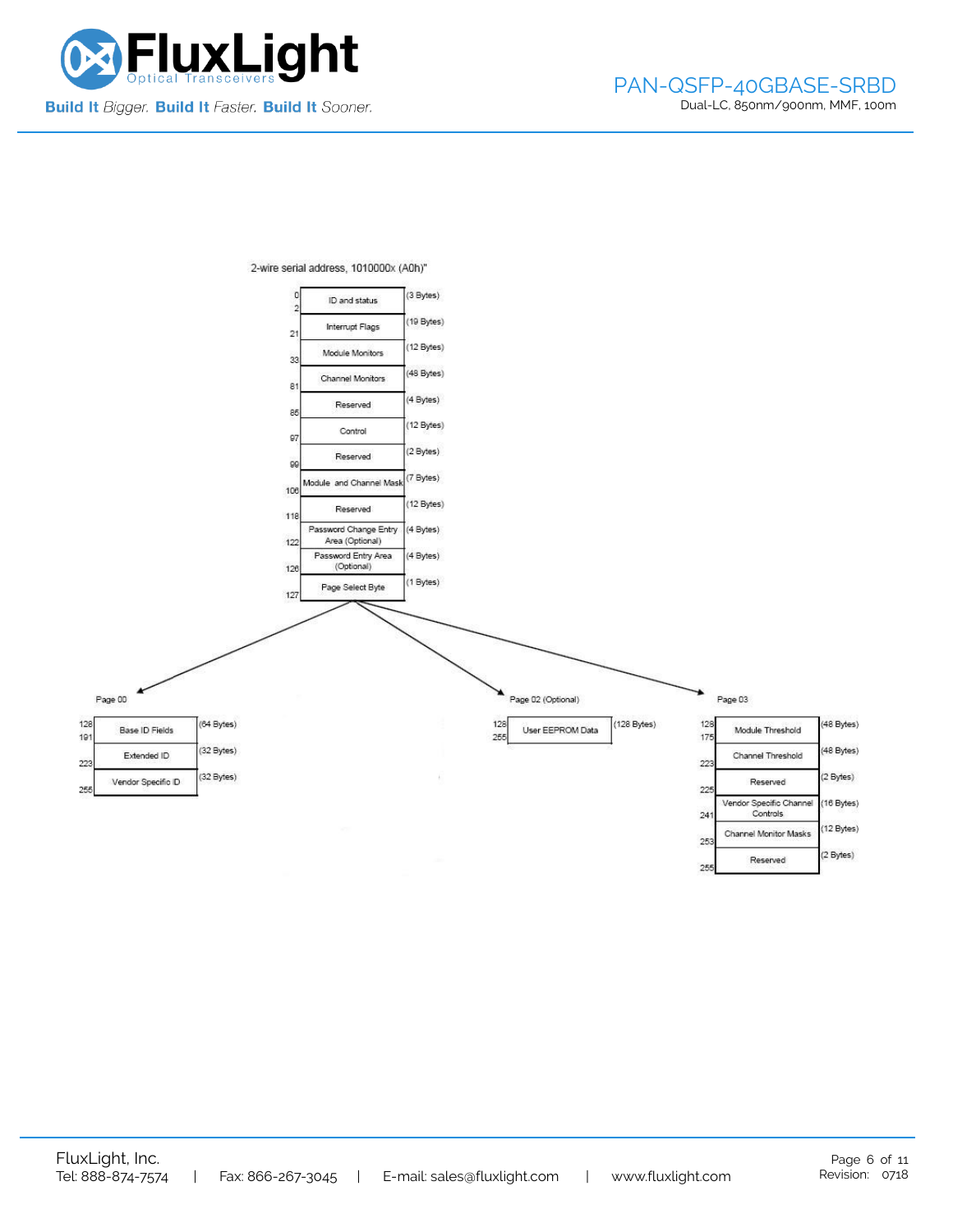

| <b>Address</b> | Name                                    | Description                                                                                                       |
|----------------|-----------------------------------------|-------------------------------------------------------------------------------------------------------------------|
| 128            | Identifier (1 Byte)                     | Identifier Type of serial transceiver                                                                             |
| 129            | Ext. Identifier (1 Byte)                | Extended identifier of serial transceiver                                                                         |
| 130            | Connector (1 Byte)                      | Code for connector type                                                                                           |
| 131-138        | Transceiver (8 Bytes)                   | Code for electronic compatibility or optical compatibility                                                        |
| 139            | Encoding (1 Byte)                       | Code for serial encoding algorithm                                                                                |
| 140            | BR, nominal (1 Byte)                    | Nominal bit rate, units of 100 Mbits/s                                                                            |
| 141            | Extended RateSelect Compliance (1 Byte) | Tags for Extended RateSelect compliance                                                                           |
| 142            | Length SMF (1 Byte)                     | Link length supported for SM fiber in km                                                                          |
| 143            | Length E-50 um (1 Byte)                 | Link length supported for EBW 50/125 um fiber, units of 2 m                                                       |
| 144            | Length 50 um (1 Byte)                   | Link length supported for 50/125 um fiber, units of 1 m                                                           |
| 145            | Length 62.5 um (1 Byte)                 | Link length supported for 62.5/125um fiber, units of 1 m                                                          |
| 146            | Length copper (1 Byte)                  | Link length supported for copper, units of 1 m                                                                    |
| 147            | Device Tech (1 Byte)                    | Device technology                                                                                                 |
| 148-163        | Vendor name (16 Bytes)                  | QSFP vendor name (ASCII)                                                                                          |
| 164            | Extended Transceiver (1 Byte)           | Extended Transceiver Codes for InfiniBand <sup>T</sup>                                                            |
| 165-167        | Vendor OUI (3 Bytes)                    | QSFP vendor IEEE vendor company ID                                                                                |
| 168-183        | Vendor PN (16 Bytes)                    | Part number provided by QSFP vendor (ASCII)                                                                       |
| 184-185        | Vendor rev (2 Bytes)                    | Revision level for part number provided by vendor (ASCII)                                                         |
| 186-187        | Wavelength (2 Bytes)                    | Nominal laser wavelength (Wavelength = value / 20 in nm)                                                          |
| 188-189        | Wavelength Tolerance (2 Bytes)          | Guaranteed range of laser wavelength (+/- value) from Nominal wavelength<br>(Wavelength Tol. = value / 200 in nm) |
| 190            | Max Case Temp (1 Byte)                  | Maximum Case Temperature in Degrees C                                                                             |
| 191            | CC_BASE (1 Byte)                        | Check code for Base ID fields (addresses 128-190)                                                                 |
| 192-195        | Options (4 Bytes)                       | Rate Select, TX Disable, TX Fault, LOS                                                                            |
| 196-211        | Vendor SN (16 Bytes)                    | Serial number provided by vendor (ASCII)                                                                          |
| 212-219        | Date code (8 Bytes)                     | Vendor's manufacturing date code                                                                                  |
| 220            | Diagnostic Monitoring Type (1 Byte)     | Indicates which type of diagnostic monitoring is implemented                                                      |
| 221            | Enhanced Options (1 Byte)               | Indicates which optional enhanced features are implemented                                                        |
| 222            | Reserved (1 Byte)                       | Reserved                                                                                                          |
| 223            | CC_EXT                                  | Check code for the Extended ID Fields (addresses 192-222)                                                         |
| 224-255        | Vendor Specific (32 Bytes)              | Vendor Specific EEPROM                                                                                            |

Page02 is User EEPROM and its format decided by user.

The detail description of low memory and page00.page03 upper memory please see SFF-8436 document.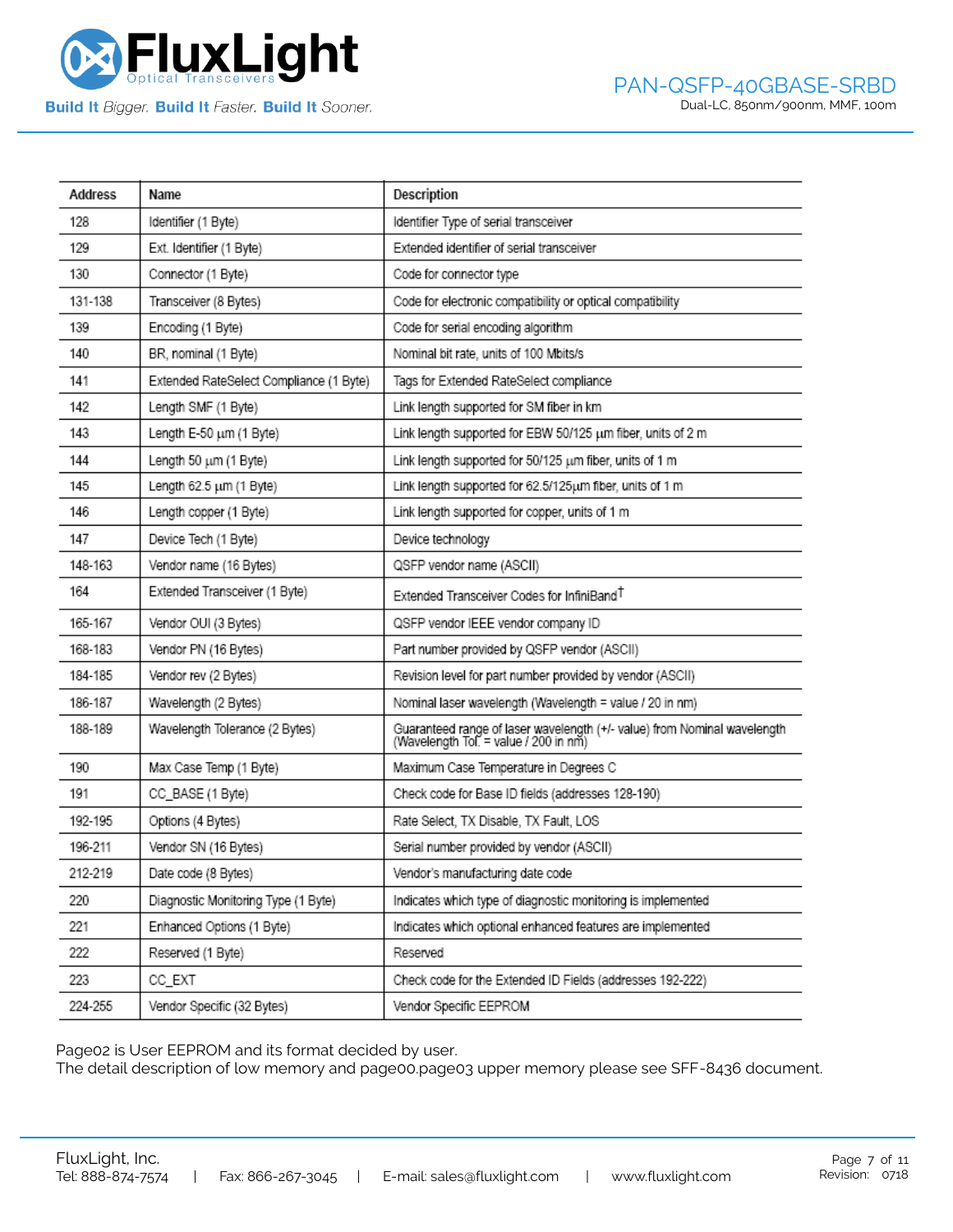

## Timing for Soft Control and Status Functions

| <b>Parameter</b>                                  | <b>Symbol</b> | <b>Max</b>     | <b>Unit</b> | <b>Conditions</b>                                                                                                                                                             |
|---------------------------------------------------|---------------|----------------|-------------|-------------------------------------------------------------------------------------------------------------------------------------------------------------------------------|
| <b>Initialization Time</b>                        | t_init        | 2000           | ms          | Time from power on1, hot plug or rising edge of<br>Reset until the module is fully functional2                                                                                |
| Reset Init Assert Time                            | t_reset_init  | $\overline{c}$ | $\mu s$     | A Reset is generated by a low level longer than<br>the minimum reset pulse time present on the<br>ResetL pin.                                                                 |
| Serial Bus Hardware<br>Ready Time                 | t_serial      | 2000           | ms          | Time from power on1 until module responds to<br>data transmission over the 2-wire serial bus                                                                                  |
| Monitor Data Ready<br>Time                        | t_data        | 2000           | ms          | Time from power on1 to data not ready, bit 0 of<br>Byte 2, deasserted and IntL asserted                                                                                       |
| <b>Reset Assert Time</b>                          | t_reset       | 2000           | ms          | Time from rising edge on the ResetL pin until<br>the module is fully functional2                                                                                              |
| <b>LPMode Assert Time</b>                         | ton_LPMode    | 100            | $\mu s$     | Time from assertion of LPMode (Vin:LPMode<br>=Vih) until module power consumption enters<br>lower Power Level                                                                 |
| IntL Assert Time                                  | ton_IntL      | 200            | ms          | Time from occurrence of condition triggering<br>IntL until Vout:IntL = Vol                                                                                                    |
| IntL Deassert Time                                | toff_IntL     | 500            | $\mu s$     | toff_IntL 500 µs Time from clear on read3<br>operation of associated flag until Vout:IntL = Voh.<br>This includes deassert times for Rx LOS, Tx Fault<br>and other flag bits. |
| Rx LOS Assert Time                                | ton_los       | 100            | ms          | Time from Rx LOS state to Rx LOS bit set and<br>IntL asserted                                                                                                                 |
| <b>Flag Assert Time</b>                           | ton_flag      | 200            | ms          | Time from occurrence of condition triggering<br>flag to associated flag bit set and IntL asserted                                                                             |
| Mask Assert Time                                  | ton_mask      | 100            | ms          | Time from mask bit set4 until associated IntL<br>assertion is inhibited                                                                                                       |
| Mask De-assert Time                               | toff_mask     | 100            | ms          | Time from mask bit cleared4 until associated<br>IntlL operation resumes                                                                                                       |
| ModSelL Assert Time                               | ton_ModSelL   | 100            | $\mu s$     | Time from assertion of ModSelL until module<br>responds to data transmission over the 2-wire<br>serial bus                                                                    |
| ModSelL Deassert Time                             | toff_ModSelL  | 100            | $\mu s$     | Time from deassertion of ModSelL until the<br>module does not respond to data transmission<br>over the 2-wire serial bus                                                      |
| Power_over-ride or<br>Power-set Assert Time       | ton_Pdown     | 100            | ms          | Time from P_Down bit set 4 until module power<br>consumption enters lower Power Level                                                                                         |
| Power_over-ride or<br>Power-set De-assert<br>Time | toff_Pdown    | 300            | ms          | Time from P_Down bit cleared4 until the<br>module is fully functional3                                                                                                        |

#### **Note**:

1. Power on is defined as the instant when supply voltages reach and remain at or above the minimum specified value.

- 2. Fully functional is defined as IntL asserted due to data not ready bit, bit 0 byte 2 de-asserted.
- 3. Measured from falling clock edge after stop bit of read transaction.
- 4. Measured from falling clock edge after stop bit of write transaction.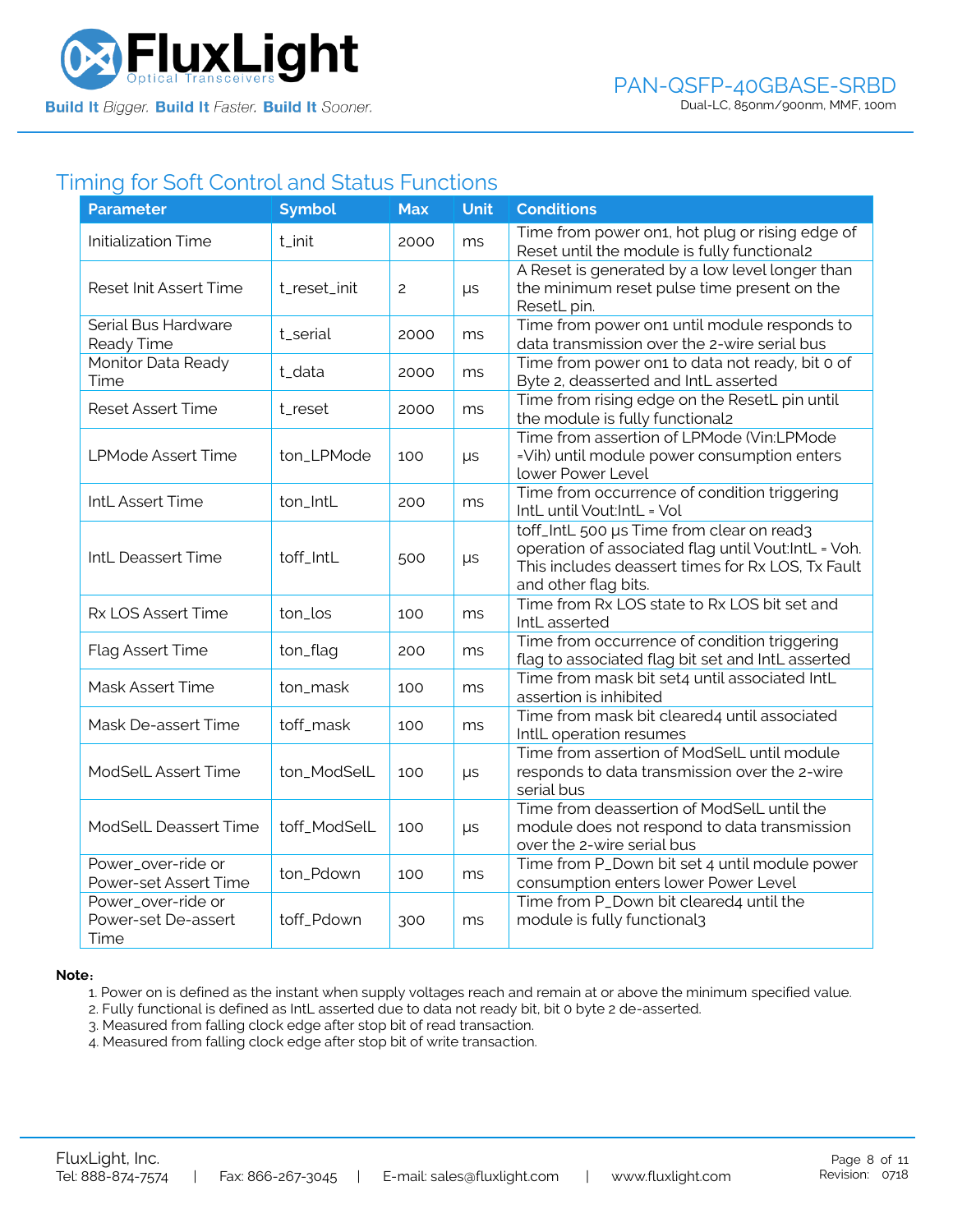

## PIN Assignment and Function Definitions

PIN Assignment



**Diagram of Host Board Connector Block Pin Numbers and Name**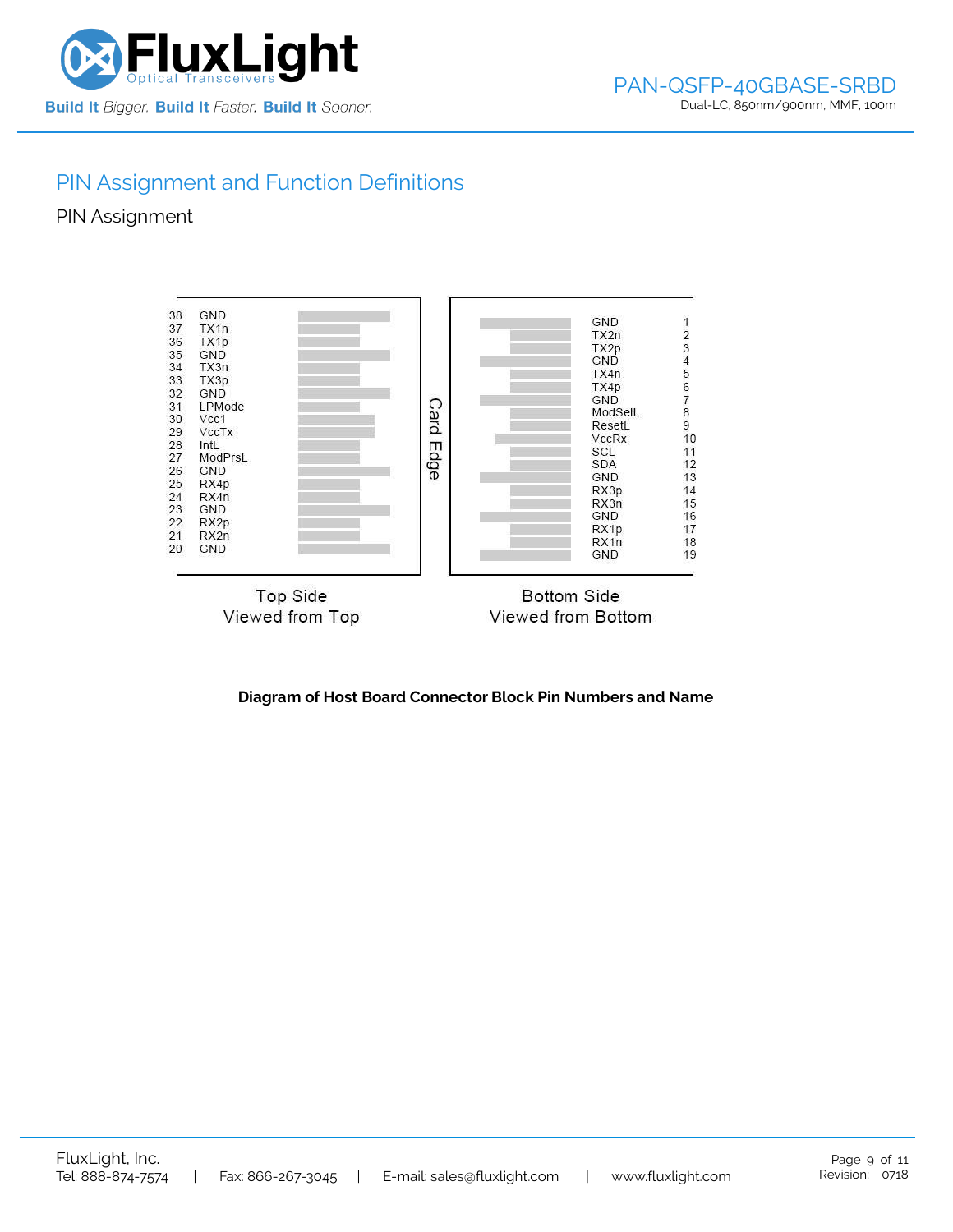

# Pin Description

| Pin            | Logic      | <b>Symbol</b>     | Name/Description                     | Ref.           |
|----------------|------------|-------------------|--------------------------------------|----------------|
| $\mathbf{1}$   |            | <b>GND</b>        | Ground                               | $\mathbf{1}$   |
| $\overline{c}$ | $CML-I$    | Tx2n              | Transmitter Inverted Data Input      |                |
| 3              | $CML-I$    | Tx <sub>2p</sub>  | Transmitter Non-Inverted Data output |                |
| 4              |            | <b>GND</b>        | Ground                               | $\mathbf{1}$   |
| 5              | CML-I      | Tx4n              | Transmitter Inverted Data Output     |                |
| 6              | CML-I      | Tx4p              | Transmitter Non-Inverted Data Output |                |
| $\overline{7}$ |            | <b>GND</b>        | Ground                               | $\mathbf{1}$   |
| 8              | LVTTL-I    | ModSelL           | Module Select                        |                |
| 9              | LVTTL-I    | ResetL            | Module Reset                         |                |
| 10             |            | <b>VccRx</b>      | +3.3V Power Supply Receiver          | $\mathbf{2}$   |
| 11             | LVCMOS-I/O | <b>SCL</b>        | 2-Wire Serial Interface Clock        |                |
| 12             | LVCMOS-I/O | <b>SDA</b>        | 2-Wire Serial Interface Data         |                |
| 13             |            | <b>GND</b>        | Ground                               | $\mathbf{1}$   |
| 14             | CML-O      | Rx3p              | Receiver Inverted Data Output        |                |
| 15             | CML-O      | Rx3n              | Receiver Non-Inverted Data Output    |                |
| 16             |            | <b>GND</b>        | Ground                               | $\mathbf{1}$   |
| 17             | CML-O      | Rx1p              | Receiver Inverted Data Output        |                |
| 18             | CML-O      | Rx1n              | Receiver Non-Inverted Data Output    |                |
| 19             |            | <b>GND</b>        | Ground                               | $\mathbf{1}$   |
| 20             |            | <b>GND</b>        | Ground                               | 1              |
| 21             | CML-O      | Rx2n              | Receiver Inverted Data Output        |                |
| 22             | CML-O      | Rx <sub>2</sub> p | Receiver Non-Inverted Data Output    |                |
| 23             |            | <b>GND</b>        | Ground                               | 1              |
| 24             | CML-O      | Rx4n              | Receiver Inverted Data Output        |                |
| 25             | CML-O      | Rx4p              | Receiver Non-Inverted Data Output    |                |
| 26             |            | <b>GND</b>        | Ground                               | $\mathbf{1}$   |
| 27             | LVTTL-O    | ModPrsL           | Module Present                       |                |
| 28             | LVTTL-O    | IntL              | Interrupt                            |                |
| 29             |            | <b>VccTx</b>      | +3.3V Power Supply Transmitter       | $\overline{c}$ |
| 30             |            | Vcc1              | +3.3V Power Supply                   | 2              |
| 31             | LVTTL-I    | LPMode            | Low Power Mode                       |                |
| 32             |            | <b>GND</b>        | Ground                               | $\mathbf{1}$   |
| 33             | $CML-I$    | Tx3p              | Transmitter Inverted Data Output     |                |
| 34             | CML-I      | Tx3n              | Transmitter Non-Inverted Data Output |                |
| 35             |            | <b>GND</b>        | Ground                               | $\mathbf{1}$   |
| 36             | CML-I      | Tx1p              | Transmitter Inverted Data Output     |                |
| 37             | CML-I      | Tx1n              | Transmitter Non-Inverted Data Output |                |
| 38             |            | <b>GND</b>        | Ground                               | $\mathbf{1}$   |

## **Notes:**